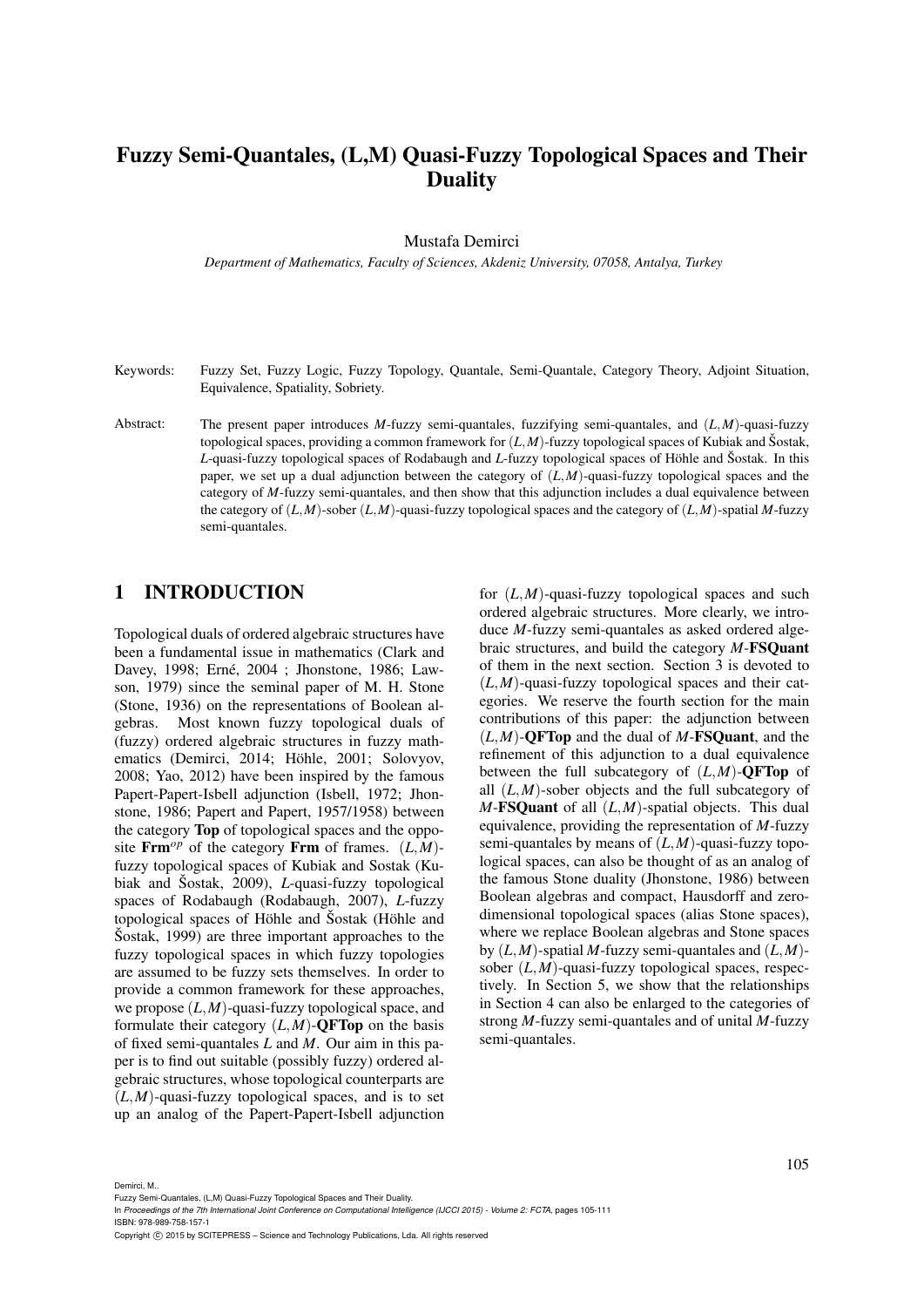### 2 FUZZY SEMI-QUANTALES

Fuzzy semi-quantale is a fuzzification of the concept of semi-quantale. A semi-quantale (an s-quantale for short)  $(L, \leq, \otimes)$  is defined to be a complete lattice  $(L, ≤)$  with a binary operation  $\otimes : L \times L \rightarrow L$ , called a tensor product (Rodabaugh, 2007). As convention, we denote the join, meet, top and bottom elements in the complete lattice  $(L, \leq)$  by  $\forall$ ,  $\wedge$ ,  $\top_L$  and  $\bot_L$ , respectively. S-quantales include various classes of ordered algebraic structures (e.g., complete residuated lattices, unit interval  $[0,1]$  equipped with uninorms (t-norms or t-conorms in particular), quantales, frames, semi-frames) playing a major role in fuzzy logics and fuzzy set theory (Bělohlávek, 2002; Hájek, 1998; Novák, Perfilieva and Močkoř, 1999). Now we give only some of their definitions that will be needed in the following text.

**Definition 1.** *(i)* An s-quantale  $(L, \leq, \otimes)$  is called a *unital s-quantale, abbreviated as us-quantale if* ⊗ *has an identity element*  $e \in L$  *called the unit (Rodabaugh, 2007).*

*(ii)* A us-quantale  $(L, \leq, \otimes)$  *with e* =  $\top_L$  *is called a strictly two-sided s-quantale, abbreviated as st-squantale (Rodabaugh, 2007).*

*(iii) An s-quantale* (*L*,≤,⊗) *is called a complete groupoid if* ⊗ *is isotone in both variables (Hohle, ¨ 2001).*

*(iv) A complete groupoid* (*L*,≤,⊗) *is called a complete quasi-monoidal lattice, abbreviated as cqmlattice if*  $x \leq x \otimes \top_L$  *and*  $x \leq \top_L \otimes x$  *hold for all*  $x \in L$ *(Hohle and ¨ Sostak, 1999). ˇ*

*(v) An s-quantale* (*L*,≤,⊗) *is called a quantale if* <sup>⊗</sup> *is associative and distributive over arbitrary* <sup>W</sup> *(Rosenthal, 1990).*

All s-quantales constitute a category SQuant with morphisms (the so-called s-quantale morphisms) all functions preserving  $\otimes$  and arbitrary  $\vee$  (Rodabaugh, 2007). An s-quantale morphism is said to be strong if it preserves the top element (Demirci, 2010). S-quantales together with strong s-quantale morphisms form a non-full subcategory SSQuant of SQuant (Demirci, 2010). USQuant is another one of the non-full subcategories of SQuant with objects all us-quantales and with morphism (the socalled us-quantale morphisms) all s-quantale morphisms preserving the unit (Rodabaugh, 2007). Now we have enough information to introduce fuzzy semiquantales:

**Definition 2.** *Let*  $(L, \leq, \otimes)$  *and*  $(M, \leq, *)$  *be squantales.*

*(i) An M-fuzzy semi-quantale on L is a map*

 $\mu: L \to M$  satisfying the following conditions: For all  $f(x, y) \in L$  and  $\{x_j | j \in J\} \subseteq L$ ,

$$
(FSQ1) \mu(x) * \mu(y) \le \mu(x \otimes y),
$$
  

$$
(FSQ2) \bigwedge_{j \in J} \mu(x_j) \le \mu\left(\bigvee_{j \in J} x_j\right).
$$

*(ii) An M-fuzzy semi-quantale µ is called strong if*  $\mu(\top_L) = \top_M$ .

*(iii) In case* (*L*,≤,⊗) *is a us-quantale with the unit eL, an M-fuzzy semi-quantale µ is called unital*  $if \mu(e_L) = \top_M$ .

Throughout this paper, we use the abbreviations *M*-fs-quantale, *M*-fss-quantale and *M*-fus-quantale for *M*-fuzzy semi-quantale, strong *M*-fuzzy semiquantale and unital *M*-fuzzy semi-quantale, respectively.

**Example 3.** *For*  $a, b \in \mathbb{R}$  *with*  $a < b$  *and for any binary operation*  $\star$  *on* [*a,b*]*, let* [*a,b*] $\star$  *denote*  $([a,b], \leq, \star)$ , where  $\leq$  *is the usual ordering. Further, let* ⊗ *and* ∗ *be binary operations on* [0,1] *such that*  $x * y \leq x \otimes y$  *for all*  $x, y \in [0, 1]$ *.* 

*(i) The identity map id*<sub>[0,1]</sub> *on* [0,1] *is a* [0,1]<sub>\*</sub>*fsquantale on* [0,1]⊗*. In particular, if* ⊗ *is a t-norm T (Klement, Mesiar and Pap, 2000), then id*[0,1] *is also a*  $[0,1]$ <sub>∗</sub>*-fus-quantale on*  $[0,1]$ <sub>*T*</sub>.

*(ii) If* ⊗ *is the product t-norm T<sup>P</sup> (Klement, Mesiar and Pap, 2000), then for every nonnegative integer n, the function*  $[0,1] \rightarrow [0,1]$ *,*  $x \mapsto x^n$ *, is a*  $[0,1]_*$ *-fusquantale on*  $[0,1]_{T_P}$ .

*(iii)* For  $c, d \in \mathbb{R}$  with  $c < d$ , let the binary opera*tion*  $\otimes_1$  *on* [*a*,*b*] *and the binary operations*  $*_1$ ,  $*_2$  *on*  $[c,d]$  *be defined by*  $x \otimes_1 y = \frac{x+y}{2}$ ,  $z *_1 w = \frac{z+w}{2}$  *and*  $z *_{1} w = min\{z, w\}.$ *The linear function*  $[a,b] \rightarrow [c,d]$ *,*  $x \mapsto mx+n$ *, is a* [*c*,*d*]∗*<sup>i</sup> -fss-quantale on* [*a*,*b*]⊗<sup>1</sup> *, where i* = 1,2*,*  $m = \frac{d-c}{b-a}$  and  $n = \frac{b.c-d.a}{b-a}$ .

#### Definition 4. *Let M be an s-quantale.*

*(i) M-FSQuant is a category that has as objects all pairs* (*A*,*µ*) *for which A is an s-quantale and µ is an M-fs-quantale on A, as morphisms from*  $(A_1,\mu_1)$ *to*  $(A_2, \mu_2)$  *all s-quantale morphisms*  $h : A_1 \rightarrow A_2$  *such that*  $\mu_1(x) \leq \mu_2(h(x))$ *. Composition and identities are the same as in the category Set of sets and functions.*

*(ii) M-FSSQuant is a non-full subcategory of M-FSQuant in which each object* (*A*,*µ*) *additionally satisfies the property that µ is strong, and each morphism is additionally strong.*

*(iii) M-FUSQuant is a non-full subcategory of M-FSQuant in which each object* (*A*,*µ*) *additionally satisfies the property that A is a us-quantale and µ is unital, and each morphism is additionally unital.*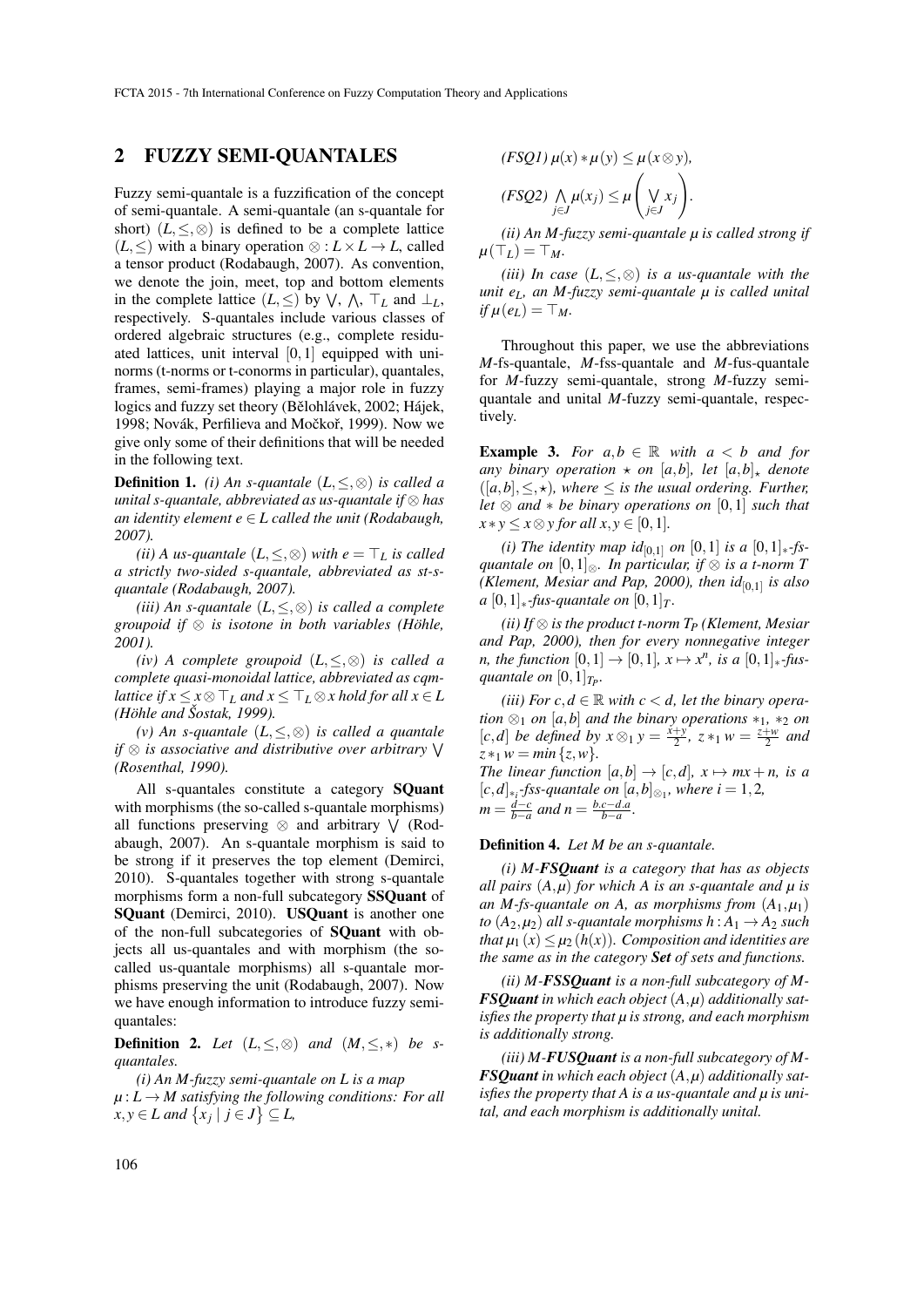### 3 (*L*,*M*)-QUASI-FUZZY TOPOLOGICAL SPACES

**Definition 5.** *Let*  $(L, \leq, \otimes)$  *and*  $(M, \leq, *)$  *be squantales, and X a set.*

*(i) A* map  $\tau: L^X \to M$  is called an  $(L,M)$ -quasi*fuzzy topology on X iff* τ *is an M-fs-quantale on L<sup>X</sup> , i.e. the next conditions are satisfied for all*  $f, g \in L^X$ *and*  $\{f_j \mid j \in J\} \subseteq L^X$ :

$$
(\mathcal{Q}T\mathcal{I}) \tau(f) * \tau(g) \leq \tau(f \otimes g),
$$
  

$$
(\mathcal{Q}T\mathcal{Z}) \bigwedge_{j \in J} \tau(f_j) \leq \tau \left(\bigvee_{j \in J} f_j\right).
$$

*(ii) An* (*L*,*M*)*-quasi-fuzzy topology is strong iff*  $\tau(\top_L x) = \top_M$ , where  $\top_L x : X \to L$  is the constant *map with value*  $\top_L$ *.* 

*(iii) Let L be a us-quantale with unit e. An* (*L*,*M*) *quasi-fuzzy topology is then called an* (*L*,*M*)*-fuzzy topology iff*  $\tau(e_L x) = \top_M$ *, where*  $e_L x : X \to L$  *is the constant map with value e.*

*(iv)* (*X*, τ) *is called an* (*L*,*M*)*-quasi-fuzzy (resp. strong* (*L*,*M*)*-quasi-fuzzy,* (*L*,*M*)*-fuzzy) topological space if* τ *is an* (*L*,*M*)*-quasi-fuzzy (resp. strong* (*L*,*M*)*-quasi-fuzzy,* (*L*,*M*)*-fuzzy) topology on X.*

**Definition 6.** *Let*  $(L, \leq, \otimes)$  *and*  $(M, \leq, *)$  *be squantales.*

*(i)* (*L*,*M*)*-QFTop denotes a category whose objects are all* (*L*,*M*)*-quasi-fuzzy topological spaces, and whose morphisms from* (*X*, τ) *to* (*Y*,ν) *are all functions*  $f: X \to Y$  such that  $v \leq \tau \circ f_L^{\leftarrow}$ , where  $f_L^{\leftarrow}: L^Y \to L^X$  is defined by  $f_L^{\leftarrow}(G) = G \circ f$ . Com*position and identities in* (*L*,*M*)*-QFTop are the same as in Set.*

*(ii)* (*L*,*M*)*-SQFTop is a full subcategory of* (*L*,*M*)*-QFTop consisting of all strong* (*L*,*M*)*-quasifuzzy topological spaces.*

*(iii) For a us-quantale L,* (*L*,*M*)*-FTop is a full subcategory of* (*L*,*M*)*-QFTop consisting of all* (*L*,*M*)*-fuzzy topological spaces.*

In case *L* is an st-s-quantale,  $(L, M)$ -SOFTop coincides with  $(L, M)$ -**FTop**. As is explained in the example below, our motivation and the necessity of  $(L,M)$ -(quasi-)fuzzy topological spaces come from the need for a unification of  $(L, M)$ -fuzzy topological spaces in (Kubiak and Šostak, 2009), *L*-(quasi-)fuzzy topological spaces in (Rodabaugh, 2007) and *L*-fuzzy topological spaces in  $(Höhle and Šostak, 1999)$ .

**Example 7.** *(i)* Let  $(L, \leq, \otimes)$  and  $(M, \leq, *)$  be s*guantales chosen such as*  $\otimes = \wedge$ ,  $* = \wedge$  *and*  $(M, \leq)$  *is completely distributive, i.e. the identity*

$$
\bigwedge_{i \in I} \left( \bigvee_{j \in J_i} c_{ij} \right) = \bigvee_{k \in \prod_{i \in I} J_i} \left( \bigwedge_{i \in I} c_{ik(i)} \right)
$$

*holds for every i*  $\in$  *I* and  $\{c_{ij} | j \in J_i\} \subseteq M$ . In this *case,*  $(L,M)$ -*FTop*  $(=(L,M)$ -SQFTop<sup> $)$ </sup> is the cate*gory TOP*(*L*,*M*) *of* (*L*,*M*)*-fuzzy topological spaces in (Kubiak and Sostak, 2009). ˇ*

(*ii*) For any s-quantale L,  $(L, L)$ - $QFT$ op is the cat*egory L-QFTop of L-quasi-fuzzy topological spaces in (Rodabaugh, 2007).*

*(iii) For any st-s-quantale L,* (*L*,*L*)*-FTop is the category L-FTop of L-fuzzy topological spaces in (Rodabaugh, 2007).*

*(iv) For any cqm-lattice L,* (*L*,*L*)*-SQFTop is the category L-FTOP of L-fuzzy topological spaces in (Hohle and ¨ Sostak, 1999). ˇ*

## 4 RELATIONS BETWEEN *M*-FSQuant AND (*L*,*M*)-QFTop

The main objective of this section is to establish a dual adjunction between (*L*,*M*)-QFTop and *M*-FSQuant and then to show that this dual adjunction turns into a dual equivalence between the full subcategory of *M*-FSQuant of (*L*,*M*)-spatial objects and the full subcategory of  $(L,M)$ -**QFTop** of  $(L,M)$ -sober objects. In order to realize our aim, we first recall some wellknown category-theoretic tools in the next subsection. Those already experienced with categories can skip this subsection. For more details and for all other category-theoretic notions not explicitly stated in this paper, we refer the reader to (Adámek, Herrlich and Strecker, 1990).

#### 4.1 Adjoint Situations and Equivalences

Our main results in this paper are formulated on the basis of the notions of adjoint situation, equivalence and opposite (dual) category. By definition, an adjoint situation  $(\rho, \phi) : F \dashv G : \mathbf{C} \to \mathbf{D}$  consists of functors  $G: \mathbf{C} \to \mathbf{D}, F: \mathbf{D} \to \mathbf{C}$ , and natural transformations  $id_{\mathbf{D}} \stackrel{\rho}{\rightarrow} GF$  (called the unit) and  $FG \stackrel{\phi}{\rightarrow} id_{\mathbf{C}}$  (called the co-unit) satisfying the adjunction identities

$$
G(\phi_A) \circ \rho_{G(A)} = id_{G(A)} \text{ and } \phi_{F(B)} \circ F(\rho_B) = id_{F(B)}
$$

for all *A* in **C** and *B* in **D**. If  $(\rho, \phi) : F \dashv G : C \to D$ is an adjoint situation for some  $\rho$  and  $\phi$ , then *F* is said to be a left adjoint to  $G$ ,  $F \dashv G$  in symbols. A functor  $G: \mathbb{C} \to \mathbb{D}$  is called an equivalence if it is full, faithful and isomorphism-dense. In this case, C and **D** are called equivalent categories, denoted by  $C \sim D$ . Equivalences can also be stated in terms of adjoint situations:  $C \sim D$  iff there exists an adjoint situation  $(\rho, \phi) : F \dashv G : \mathbb{C} \to \mathbb{D}$  with natural isomorphisms  $\rho$ and φ.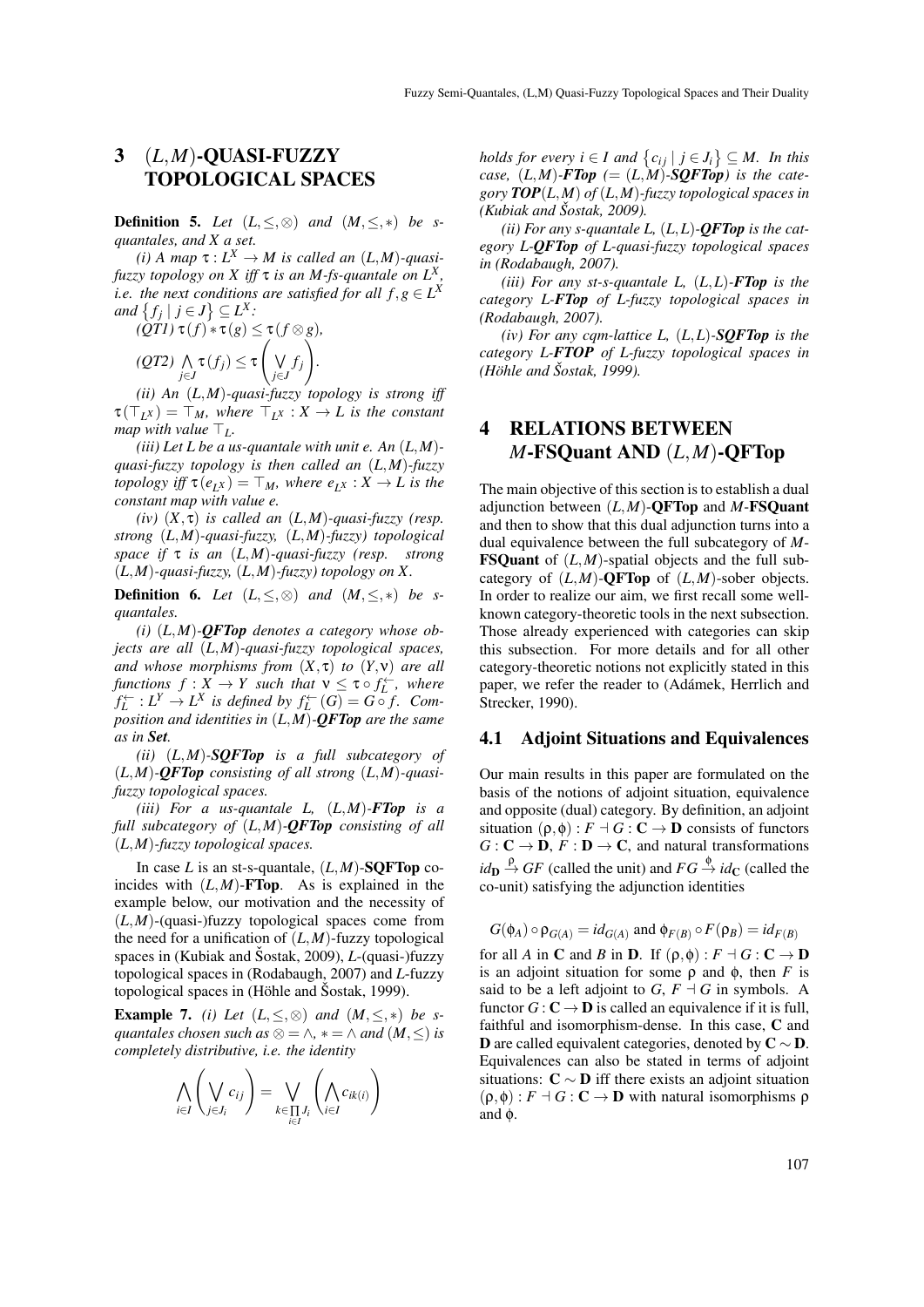The opposite (dual) of a category  $C$  is defined as a category  $\mathbf{C}^{op}$ , whose objects are the same as C-objects, but morphisms  $A \stackrel{u^{\rho} \rho}{\rightarrow} B$  are C-morphisms  $B \stackrel{u}{\rightarrow} A$  in the opposite direction. Composition of  $\mathbb{C}^{op}$ morphisms  $A \xrightarrow{u^{op}} B$  and  $B \xrightarrow{v^{op}} C$  is given as  $A \xrightarrow{(u \circ v)^{op}} B$ , while identities of  $C$  and  $C^{op}$  are the same. We say that a category  $C$  is dually equivalent to another category **D** if  $\mathbf{C}^{op} \sim \mathbf{D}$ .

Proposition 8. *(Porst and Tholen, 1990) Given an adjoint situation*  $(\rho, \phi) : F \dashv G : C^{op} \to \mathbf{D}$ , let  $Fix(\phi)$ *denote the full subcategory of* C *of all* C*-objects A*  $\mathbf{S}$ *uch that*  $\mathbf{\varphi}_A^{\circ p}$  $A^{\text{op}}_A: A \to FGA$  is a **C**-isomorphism, and *Fix* (ρ) *the full subcategory of* D *of all* D*-objects B such that*  $\rho_B$ :  $B \to GFB$  *is a* **D**-*isomorphism. Then the restriction of*  $F \dashv G$  *to*  $[Fix(\phi)]^{op}$  *and*  $Fix(\rho)$  *induces an equivalence*  $[Fix(\phi)]^{op} \sim Fix(\rho)$ *.* 

### 4.2 Adjunction Between *M*-FSQuant*op* and (*L*,*M*)-QFTop

The map  $S : (L,M)$ -**QFTop**  $\rightarrow M$ -**FSQuant**<sup>op</sup>, defined by

$$
S\left( (X,\tau) \stackrel{f}{\longrightarrow} (Y,{\sf v}) \right) = \left( L^X,\tau \right) \stackrel{\left( f_L^\leftarrow \right)^{op}}{\longrightarrow} \left( L^Y,{\sf v} \right),
$$

is clearly a functor. We now construct a functor  $T : M$ -**FSQuant**<sup>op</sup>  $\rightarrow$   $(L,M)$ -**QFTop** with the property that  $S \perp T$  by making use of the next lemmas.

**Lemma 9.** Let  $(M, \leq, *)$  be a quantale such that

$$
\perp_M * \top_M = \top_M * \perp_M = \perp_M
$$

*and*  $(M, \leq)$  *is completely distributive.* 

*If h* :  $(A_1,\mu_1) \rightarrow (A_2,\mu_2)$  *is an M-FSQuantmorphism, then*  $h_M^{\rightarrow}(\mu_1)$  *is an M-fs-quantale on A*<sub>2</sub>*, where*  $h_M^{\rightarrow}$  :  $M^{A_1} \rightarrow M^{A_2}$  *is defined by* 

$$
h_M^{\to}(\alpha)(y) = \bigvee_{y=h(x)} \alpha(x), \,\forall \alpha \in M^{A_1}, \,\forall y \in A_2.
$$

*Proof.* Let  $\otimes_i$  denote the tensor product on  $A_i$  for  $i = 1, 2$ . In order to see (FSQ1), let us pick arbitrary *y*<sub>1</sub>, *y*<sub>2</sub> ∈ *A*<sub>2</sub>, and say  $\gamma = h_M^{\to}(\mu_1)(y_1) * h_M^{\to}(\mu_1)(y_2)$ . If  $h^{-1}(y_1) = \emptyset$  or  $h^{-1}(y_2) = \emptyset$ , then

$$
\gamma = \perp_M \leq h_M^{\rightarrow}(\mu_1)(y_1 \otimes_2 y_2).
$$

Suppose  $h^{-1}(y_1) \neq \emptyset$  and  $h^{-1}(y_2) \neq \emptyset$ . By using the

distributivity of  $*$  over arbitrary  $\vee$ ,

$$
\gamma = \left(\bigvee_{y_1=h(x_1)} \mu_1(x_1)\right) * \left(\bigvee_{y_2=h(x_2)} \mu_1(x_2)\right)
$$
  
\n
$$
= \bigvee_{y_1=h(x_1), y_2=h(x_1)} \mu_1(x_1) * \mu_1(x_2)
$$
  
\n
$$
\leq \bigvee_{y_1=h(x_1), y_2=h(x_1)} \mu_1(x_1 \otimes_1 x_2)
$$
  
\n
$$
\leq \bigvee_{y_1 \otimes_2 y_2=h(z)} \mu_1(z) = h_M^{\rightarrow}(\mu_1)(y_1 \otimes_2 y_2).
$$

To prove (FSQ2), let us take an arbitrary  $\{y_j | j \in J\} \subseteq A_2$ . By the complete distributivity of  $(M, \leq)$ , we may write

$$
\begin{array}{rcl}\n\bigwedge_{j\in J} h_M^{\rightarrow}(\mu_1)(y_j) & = & \bigwedge_{j\in J} \left( \bigvee_{x\in h^{-1}(y_j)} \mu_1(x) \right) \\
& = & \bigvee_{k\in \prod_{j\in J} h^{-1}(y_j)} \left( \bigwedge_{j\in J} \mu_1(k(j)) \right) \\
& \leq & \bigvee_{k\in \prod_{j\in J} h^{-1}(y_j)} \left( \mu_1 \left( \bigvee_{j\in J} k(j) \right) \right).\n\end{array}
$$

Furthermore, for every  $k \in \prod_{j \in J}$  $h^{-1}(y_j)$ , since

 $h(k(j)) = y_j$  for every  $j \in J$ , we easily get

$$
\bigvee_{j\in J} k(j) \in h^{-1}\left(\bigvee_{j\in J} y_j\right),
$$

which gives

$$
\bigvee_{k \in \prod_{j \in J} h^{-1}(y_j)} \left( \mu_1 \left( \bigvee_{j \in J} k(j) \right) \right) \leq \bigvee_{z \in h^{-1} \left( \bigvee_{j \in J} y_j \right)} \mu_1(z)
$$
\n
$$
= h_M^{\rightarrow}(\mu_1) \left( \bigvee_{j \in J} y_j \right).
$$

Therefore, it follows that

$$
\bigwedge_{j\in J} h_M^{\to}(\mu_1)(y_j) \leq h_M^{\to}(\mu_1)\left(\bigvee_{j\in J} y_j\right),
$$

 $\Box$ 

and so does the assertion.

Lemma 10. *Let L be an s-quantale, and M a quantale with the properties in Lemma 9. For every squantale A, denote by St*(*A*) *the set of all s-quantale morphisms from A to L, and by*  $\langle A \rangle$  *the evaluation map*  $A \rightarrow L^{St(A)}$ *, i.e.* 

$$
\langle A \rangle (a) (h) = h (a), \forall a \in A, \forall h \in St (A).
$$

108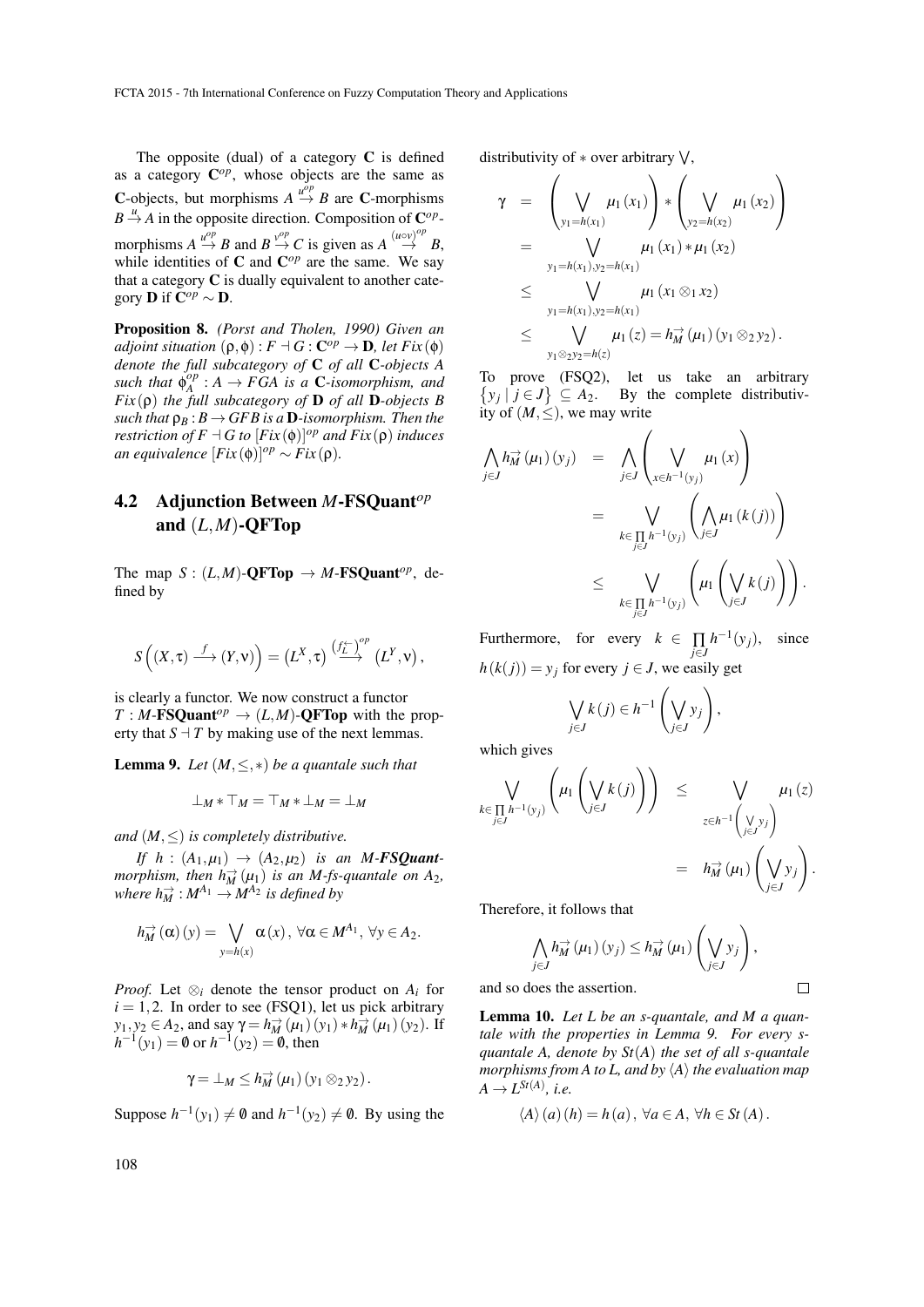*Then*  $(St(A), \tau_{(A,\mu)})$  *is an*  $(L,M)$ *-***QFTop***-object, where*  $\tau_{(A,\mu)} = \langle A \rangle_M^{\rightarrow}(\mu)$ *.* 

*Proof.* Consider the constant map  $\theta$  :  $L^{St(A)} \rightarrow M$ with value  $\top_M$ . Since  $\langle A \rangle : (A, \mu) \to (L^{St(A)}, \theta)$  is an  $M$ -**FSQuant**-morphism, we directly obtain from Lemma 9 that  $\tau_{(A,\mu)}$  is an *M*-fs-quantale on  $L^{St(A)}$ , i.e.  $(St(A), \tau_{(A,\mu)})$  is an  $(L,M)$ -**QFTop**-object.  $\Box$ 

In the remainder of this paper, we always assume that  $L$  is an s-quantale and  $M$  is a quantale with the properties in Lemma 9.

**Theorem 11.** *T* : *M-FSQuant*<sup>*op*</sup>  $\rightarrow$   $(L,M)$ *-QFTop, defined by*

$$
T\left((A_1,\mu_1)\stackrel{u}{\longrightarrow}(A_2,\mu_2)\right)=T\left(A_1,\mu_1\right)\stackrel{T(u)}{\longrightarrow}T\left(A_2,\mu_2\right),
$$

*is a functor, where*  $T(A,\mu) = (St(A), \tau_{(A,\mu)})$  and  $T(u)$ : *St*( $A_1$ )  $\rightarrow$  *St*( $A_2$ ) *is a function, defined by* 

$$
T(u)(h) = h \circ u^{op}, \ \forall h \in St(A_1).
$$

*Proof.* By Lemma 10, *T* is an object function from  $M$ -**FSQuant**<sup>op</sup> to  $(L, M)$ -**QFTop**. Since *T* obviously preserves composition and identities, we only need to see that *T* is a morphism function, i.e. for every *M*-**FSQuant**<sup>op</sup>-morphism  $(A_1,\mu_1) \longrightarrow (A_2,\mu_2)$ ,  $T(u)$ :  $T(A_1,\mu_1) \to T(A_2,\mu_2)$  is an  $(L,M)$ -**QFTop**morphism, this means that, the inequality

$$
\tau_{(A_2,\mu_2)}(G) \leq \tau_{(A_1,\mu_1)}(T(u)_{L}^{\leftarrow}(G))
$$
 (1)

holds for every  $G \in L^{St(A_2)}$ . In order to prove (1), we first show that for every  $a_2 \in A_2$  with  $G = \langle A_2 \rangle (a_2)$ ,

$$
T(u)_L^{\leftarrow}(G) = \langle A_1 \rangle (u^{op}(a_2)). \tag{2}
$$

Given  $a_2 \in A_2$ , suppose  $G = \langle A_2 \rangle (a_2)$ , i.e. for every *h*<sub>2</sub> ∈ *St*(*A*<sub>2</sub>),

$$
G(h_2) = \langle A_2 \rangle (a_2) (h_2) = h_2 (a_2).
$$

Then, for every  $h_1 \in St(A_1)$ , since

$$
T(u)(h_1) = h_1 \circ u^{op} \in St(A_2),
$$

and by the definition of  $T(u)_L^{\leftarrow}$ , we obtain (2) from the following observation:

$$
[T(u)_L^{\leftarrow}(G)](h_1) = G(T(u)(h_1))
$$
  
= [T(u)(h\_1)](a<sub>2</sub>)  
= h<sub>1</sub> \circ u^{op}(a<sub>2</sub>) = h<sub>1</sub> (u^{op}(a<sub>2</sub>))  
= [langleA<sub>1</sub> \rangle (u^{op}(a<sub>2</sub>))] (h<sub>1</sub>).

On the other hand, since  $(A_2, \mu_2) \xrightarrow{\mu^{op}} (A_1, \mu_1)$  is an *M*-FSQuant-morphism, we also have

$$
\mu_2(a_2) \leq \mu_1(u^{op}(a_2)).
$$

This inequality together with (2) allow us to put down

$$
\tau_{(A_2,\mu_2)}(G) = \bigvee_{G=\langle A_2 \rangle(a_2)} \mu_2(a_2)
$$
\n
$$
\leq \bigvee_{T(u)_L^{\leftarrow}(G)=\langle A_1 \rangle (u^{op}(a_2))} \mu_2(a_2)
$$
\n
$$
\leq \bigvee_{T(u)_L^{\leftarrow}(G)=\langle A_1 \rangle (u^{op}(a_2))} \mu_1(u^{op}(a_2))
$$
\n
$$
\leq \bigvee_{T(u)_L^{\leftarrow}(G)=\langle A_1 \rangle (a_1)} \mu_1(a_1)
$$
\n
$$
= \tau_{(A_1,\mu_1)}(T(u)_L^{\leftarrow}(G)).
$$

Proposition 12. *S is left adjoint to T .*

*Proof.* For every  $(L, M)$ -**QFTop**-object  $(X, \tau)$ , define the function  $\eta_{(X,\tau)} : X \to St(L^X)$  by  $\eta_{(X,\tau)}(x) = \pi_x$ , where  $\pi_x: L^X \to L$  is the *x*-th projection function for every  $x \in X$ .

One can easily see that for every  $(L,M)$ -**OFTop**object  $(X, \tau)$  and every *M*-**FSQuant**-object  $(A, \mu)$ ,

$$
\eta_{(X,\tau)} : (X,\tau) \to TS(X,\tau) \text{ and}
$$
  

$$
\epsilon_{(A,\mu)} = \langle A \rangle^{op} : ST(A,\mu) \to (A,\mu)
$$

are, respectively, an (*L*,*M*)-QFTop-morphism and an *M*-FSQuant*op*-morphism. Moreover,

$$
\begin{array}{rcl}\n\eta & = & (\eta_{(X,\tau)}) : id_{(L,M)}\text{-QFTop} \to TS \text{ and} \\
\epsilon & = & (\epsilon_{(A,\mu)}) : ST \to id_{M\text{-FSQuant}^{op}}\n\end{array}
$$

are natural transformations making

$$
(\eta, \varepsilon): S \dashv T : M \in \mathbf{FSQuant}^{op} \to (L, M) \cdot \mathbf{QFTop}
$$
  
adjoint situation, and hence  $S \dashv T$ .

an adjoint situation, and hence  $S \dashv T$ .

$$
f_{\rm{max}}
$$

### 4.3 Duality between (*L*,*M*)-Spatiality and (*L*,*M*)-Sobriety

We concluded the preceding subsection with the adjoint situation

 $(\eta, \varepsilon): S \dashv T : M \in \mathbf{FSQuant}^{op} \to (L, M) \cdot \mathbf{OFTop}.$ 

With the help of Proposition 8, we restrict, in this subsection, this adjoint situation to an equivalence of subcategories of *M*-FSQuant<sup>op</sup> and  $(L,M)$ -QFTop involving reciprocal notions of spatiality and sobriety, which are introduced as follows.

Definition 13. *(i) An M-FSQuant-object* (*A*,*µ*) *is called*  $(L, M)$ *-spatial iff*  $\langle A \rangle$  :  $(A, \mu) \rightarrow ST(A, \mu)$  *is an M-FSQuant-isomorphism.*

*(ii) An* (*L*,*M*)*-QFTop-object* (*X*, τ) *is called*  $(L,M)$ *-sober iff*  $\eta_{(X,\tau)} : (X,\tau) \to TS(X,\tau)$  *is an* (*L*,*M*)*-QFTop-isomorphism.*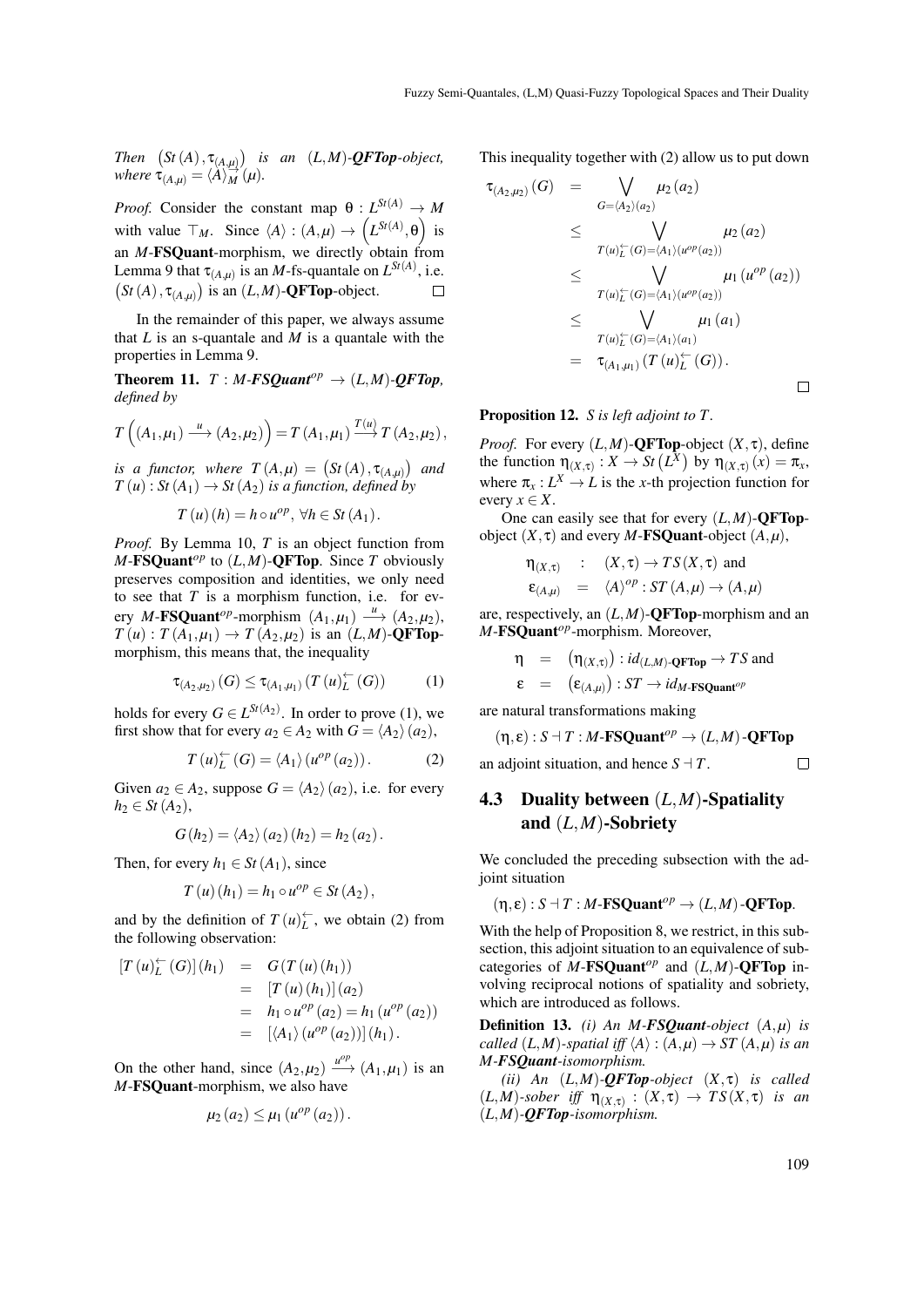$(L,M)$ -spatiality and  $(L,M)$ -sobriety can also be stated in the following more explicit form:

Proposition 14. *(i) An M-FSQuant-object* (*A*,*µ*) *is*  $(L,M)$ -spatial iff the evaluation map  $\langle A \rangle : A \rightarrow L^{St(A)}$ *is a bijection, i.e. for every*  $t \in L^{St(A)}$ *, there exists a unique*  $a \in A$  *such that*  $t = \langle A \rangle(a)$ *.* 

(*ii*) An  $(L,M)$ -**QFTop**-object  $(X, \tau)$  *is*  $(L,M)$ *sober iff the projection morphisms*  $\pi_x : L^X \to L$  are *the only s-quantale morphisms from L<sup>X</sup> to L, i.e. for*  $\forall x \in S$  *t*  $(L^X)$ , there exists a unique  $x \in X$  such *that*  $t = \pi_x$ *.* 

Corollary 15. *The full subcategory of M-FSQuant of* (*L*,*M*)*-spatial objects is dually equivalent to the full subcategory of*  $(L, M)$ -*QFTop of*  $(L, M)$ -*sober objects.*

### 5 DUALS of *M*-FSSQuant and *M*-FUSQuant

The relationships in Section 4 can also be formulated for the categories *M*-FSSQuant and *M*-FUSQuant by making some slight changes in the subsections 4.2 and 4.3. To explain how this can be done, we first fix some notations. For every s-quantale (resp. usquantale) *A*, we denote by  $St_1(A)$  (resp.  $St_2(A)$ ) the set of all strong (resp. unital) s-quantale morphisms from *A* to *L*, where *L* is assumed to be a us-quantale in case *A* is a us-quantale, and by  $\langle A \rangle$ <sub>*i*</sub> the evaluation  $map A \rightarrow L^{St_i(A)}$ , i.e.

$$
\langle A \rangle_i(a)(h) = h(a), \forall a \in A, \forall h \in St_i(A)
$$

for  $i = 1, 2$ .

It is clear that the restriction of the functor

 $S: (L,M)$ -**QFTop**  $\rightarrow$  *M*-**FSQuant**<sup>*op*</sup>

to  $(L, M)$ -**SQFTop** gives a functor

$$
S_1:(L,M)\text{-}\mathbf{SQFTop}\to M\text{-}\mathbf{FSSQuant}^{op}.
$$

Likewise, for a us-quantale *L*, *S* can be restricted to a functor  $S_2$ :  $(L,M)$ -**FTop**  $\rightarrow$  *M*-**FUSQuant**<sup>*op*</sup>. In the reverse direction, by following the same steps in Theorem 11, we may define functors

 $T_1$  : *M*-**FSSQuant**<sup>*op*</sup>  $\rightarrow$   $(L,M)$ -**SQFTop** and  $T_2$  : *M*-**FUSQuant**<sup>op</sup>  $\rightarrow$   $(L,M)$ -**FTop** 

by

$$
T_i\left((A,\mu)\stackrel{u}{\longrightarrow}(B,\lambda)\right)=T_i(A,\mu)\stackrel{T_i(u)}{\longrightarrow}T_i(B,\lambda),
$$

where  $i = 1, 2, L$  is a us-quantale for  $i = 2$ ,

$$
T_i(A,\mu) = \left(St_i(A), \tau_{(A,\mu)}^{(i)}\right), \tau_{(A,\mu)}^{(i)} = (\langle A \rangle_i)_M^{\rightarrow}(\mu)
$$

and  $T_i(u)$ :  $St_i(A) \rightarrow St_i(B)$  is a function given by

 $T_i(u)(h) = h \circ u^{op}, \forall h \in St_i(A).$ 

An analogue of Proposition 12 can be expressed for the functors  $S_i$  and  $T_i$ :  $S_i \dashv T_i$  ( $i = 1, 2$ ). The unit  $\eta^i$ and co-unit  $\varepsilon^i$  of the adjunction  $S_i \rightharpoonup T_i$  are the families  $\eta^i = \left(\eta^i_{(X,\tau)}\right)$  $\int$  and  $\mathbf{\varepsilon}^i = \left(\mathbf{\varepsilon}^i_{(A,\mu)}\right)$ ), where  $i = 1, 2$ ,

$$
\begin{aligned}\n\eta^i_{(X,\tau)} & : & (X,\tau) \to T_i S_i(X,\tau) \text{ and} \\
\epsilon^i_{(A,\mu)} & : & S_i T_i(A,\mu) \to (A,\mu)\n\end{aligned}
$$

are given by

$$
\eta^i_{(X,\tau)}(x) = \pi_X
$$
 and  $\left(\varepsilon^i_{(A,\mu)}\right)^{op} = \langle A \rangle_i$ .

Consequently,  $(\eta^i, \varepsilon^i): S_i \dashv T_i: \mathbf{C}_i^{op} \to \mathbf{D}_i$  is an adjoint situation, where  $i = 1, 2, L$  is a us-quantale for  $i = 2$ ,

$$
C_1 = M\text{-FSSQuant}, D_1 = (L,M)\text{-SQFTop},
$$
  

$$
C_2 = M\text{-FUSQuant}, D_2 = (L,M)\text{-FTop}.
$$

In a similar fashion to Corollary 15, the adjunction  $S_i$   $\vdash$  *T<sub>i</sub>* restricts to an equivalence on the basis of the following notions of spatiality and sobriety:

Definition 16. *(i) An M-FSSQuant-object* (*A*,*µ*) *is called*  $(L, M)$ -*s*-*spatial iff*  $\langle A \rangle_1$  :  $(A, \mu) \rightarrow S_1 T_1 (A, \mu)$ *is an M-FSSQuant-isomorphism.*

*(ii) An* (*L*,*M*)*-SQFTop-object* (*X*, τ) *is called*  $(L,M)$ *-s-sober iff*  $\eta_{(X,\tau)}^1 : (X,\tau) \to T_1S_1(X,\tau)$  *is an* (*L*,*M*)*-SQFTop-isomorphism.*

Definition 17. *Let L be a us-quantale.*

*(i) An M-FUSQuant-object* (*A*,*µ*) *is called*  $(L,M)$ -us-spatial iff  $\langle A \rangle_2$ :  $(A,\mu) \rightarrow S_2 T_2 (A,\mu)$  is an *M-FUSQuant-isomorphism.*

 $(iii)$  An  $(L,M)$ -**FTop**-object  $(X, \tau)$  *is called*  $(L,M)$  $us$ -sober iff  $\eta^2_{(X,\tau)} : (X,\tau) \to T_2S_2(X,\tau)$  is an  $(L,M)$ -*FTop-isomorphism.*

Corollary 18. *(i) The full subcategory of M-FSSQuant of* (*L*,*M*)*-s-spatial objects is dually equivalent to the full subcategory of* (*L*,*M*)*-SQFTop of* (*L*,*M*)*-s-sober objects.*

*(ii) For any us-quantale L, the full subcategory of M-FUSQuant of* (*L*,*M*)*-us-spatial objects is dually equivalent to the full subcategory of* (*L*,*M*)*-FTop of* (*L*,*M*)*-us-sober objects.*

110